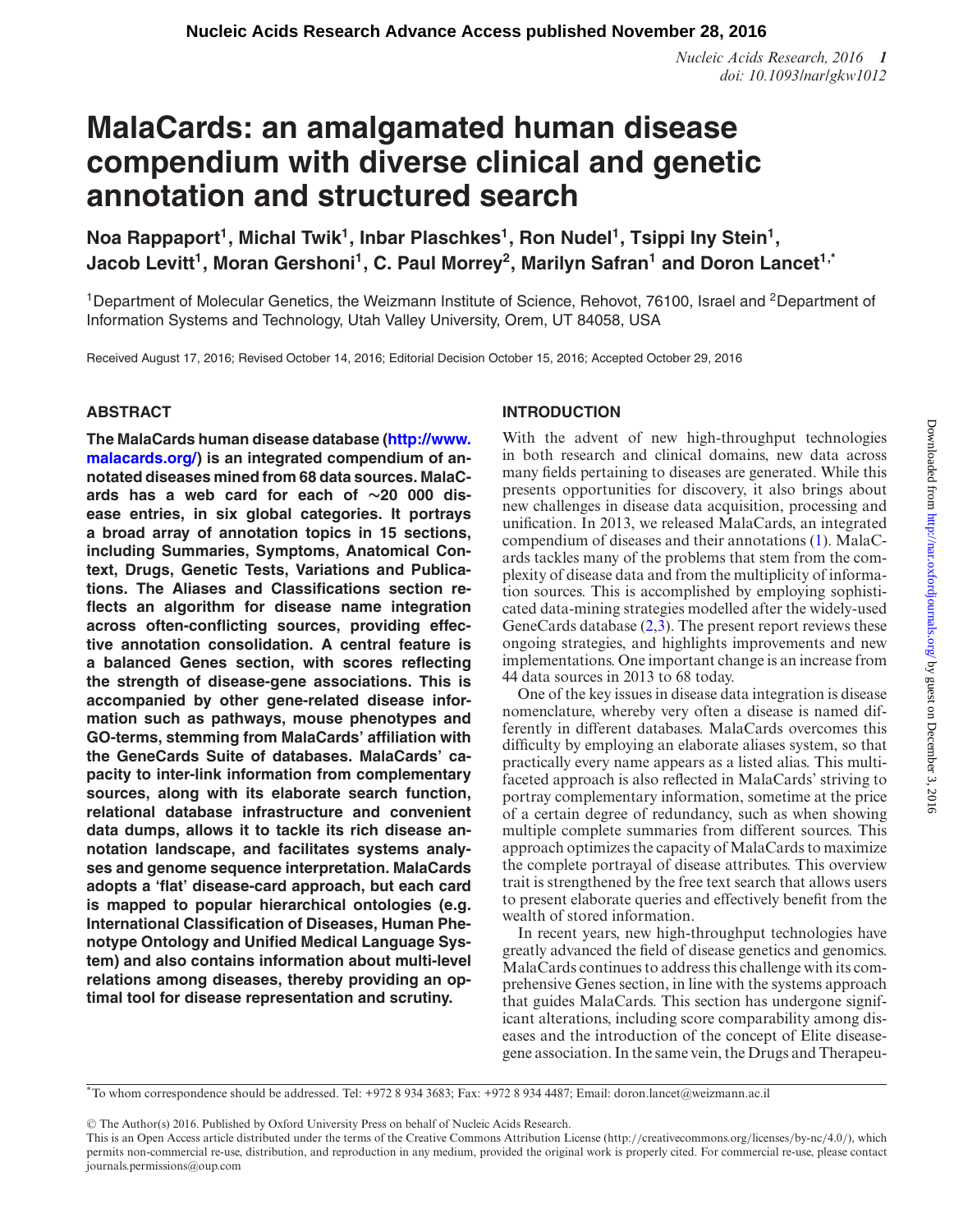tics section has been expanded, e.g. with clinical trials and FDA-approved drugs. With these and other improvements, MalaCards remains an invaluable tool for researchers and clinicians alike. We describe the database creation process, along with recent additions and improvements to the data and web interface. MalaCards data are available online at no cost, and through data dumps, upon request.

## **DISEASE DEFINITION**

#### **Disease unification**

The MalaCards project constitutes an attempt to generate a complete lexicon of all human diseases. This is a daunting task for many reasons, and, therefore, we regard it as an effort to delineate a route toward attaining that goal. The main challenge of such a task is to overcome the lexical heterogeneity that prevails in the realm of diseases. We selected ten disease databases to serve as disease-name sources (Supplementary Table S1). In Version 1.11, these primary sources include a total of 83 923 unique name and alias strings, which underwent a textual unification process [\(1\)](#page-9-0), resulting in almost 20 000 disease name groups. An inherent part of the process is that in each group, one of the names is defined as a 'main name' and the rest are defined as 'aliases'. The main names constitute the basis for the MalaCards database, and define the titles of the ∼20 000 annotated disease web cards; each of them is called 'MalaCard' – a card for a disease/malady. The remaining 50 560 terms populate the Aliases and Classifications section of the cards.

In addition, there are 11 other data sources, defined as secondary, whose names and aliases are used to supply additional MalaCards aliases to existing cards, largely using the same name mapping algorithm. One of these sources, Unified Medical Language System (UMLS), is associated with a different mapping algorithm, the MetaMap program [\(4\)](#page-9-0). Each MalaCards term (names and aliases) obtained in the first round is submitted to the MetaMap program with results restricted to UMLS concepts with semantic assignments of Pathologic Function, Cell or Molecular Dysfunction, Experimental Model of Disease, Disease or Syndrome, Mental or Behavioral Dysfunction and Neoplastic Process. A term that generates a maximal MetaMap Indexing ranking function score of 1000 (details available at [http://skr.nlm.nih.gov/papers/references/ranking.pdf\)](http://skr.nlm.nih.gov/papers/references/ranking.pdf) to a UMLS concept is accepted as a legitimate alias for MalaCards. In total, 13 425 unique UMLS concepts were identified and mapped onto 12 817 unique maladies in MalaCards.

The relational database behind MalaCards allows us to perform extensive comparative analyses that help rationalize the relations among different disease compendia, including MalaCards. One important facet of our unification process is that MalaCards is fully inclusive: every disease entry in each of the data sources has a representation within MalaCards. While there are no accepted standards for objectively defining several textual strings as representing the same disease, which makes the MalaCards unification process difficult, it nonetheless guarantees that MalaCards has a remarkable capability to discover disease names from unrelated sources. We subjected MalaCards to an advanced



**Figure 1.** Overlaps among disease sources. (**A**) Venn diagram for the four major MalaCards name sources, according to MalaCards mapping. (**B**) A symmetric matrix showing the number of overlapping diseases between all pairs of primary name sources according to MalaCards mapping. Shading (as per color bar) and numerals represent degree of overlap in disease counts. Source abbreviations: DO– Disease Ontology, GR- Gene Reviews, NIH RD– NIH Rare Diseases, GT- GeneTests, GHR- Genetic Home Reference, NINDS– National Institute of Neurological Disorders and Stroke.

search on 1000 randomly-selected disease names from Dis-GeNET [\(5\)](#page-9-0). Searching for an exact match to MalaCards main names, main names and aliases, and all fields, respectively yielded results in 49%, 83% and 90% of the queries.

The MalaCards naming process provides a capacity to analytically compare disease coverage among different databases. One analysis involves four main data sources, with ∼6000 entries each (Figure 1A). It highlights the apparent name heterogeneity represented in these sources, whereby 40–70% of all entries are singletons, i.e. not unified with entries from other sources. Only 2282 entries are successfully unified among 3 or 4 of the sources. Another analysis (Figure 1B) portrays an all-against-all overlap in disease coverage among MalaCards and its ten primary naming data sources. It is evident that MalaCards successfully integrates partially overlapping sources, bringing forth the most comprehensive collection of disease entries. The different source sizes and varying patterns of overlap are likely related to differences in topical focus and granularity of disease definition.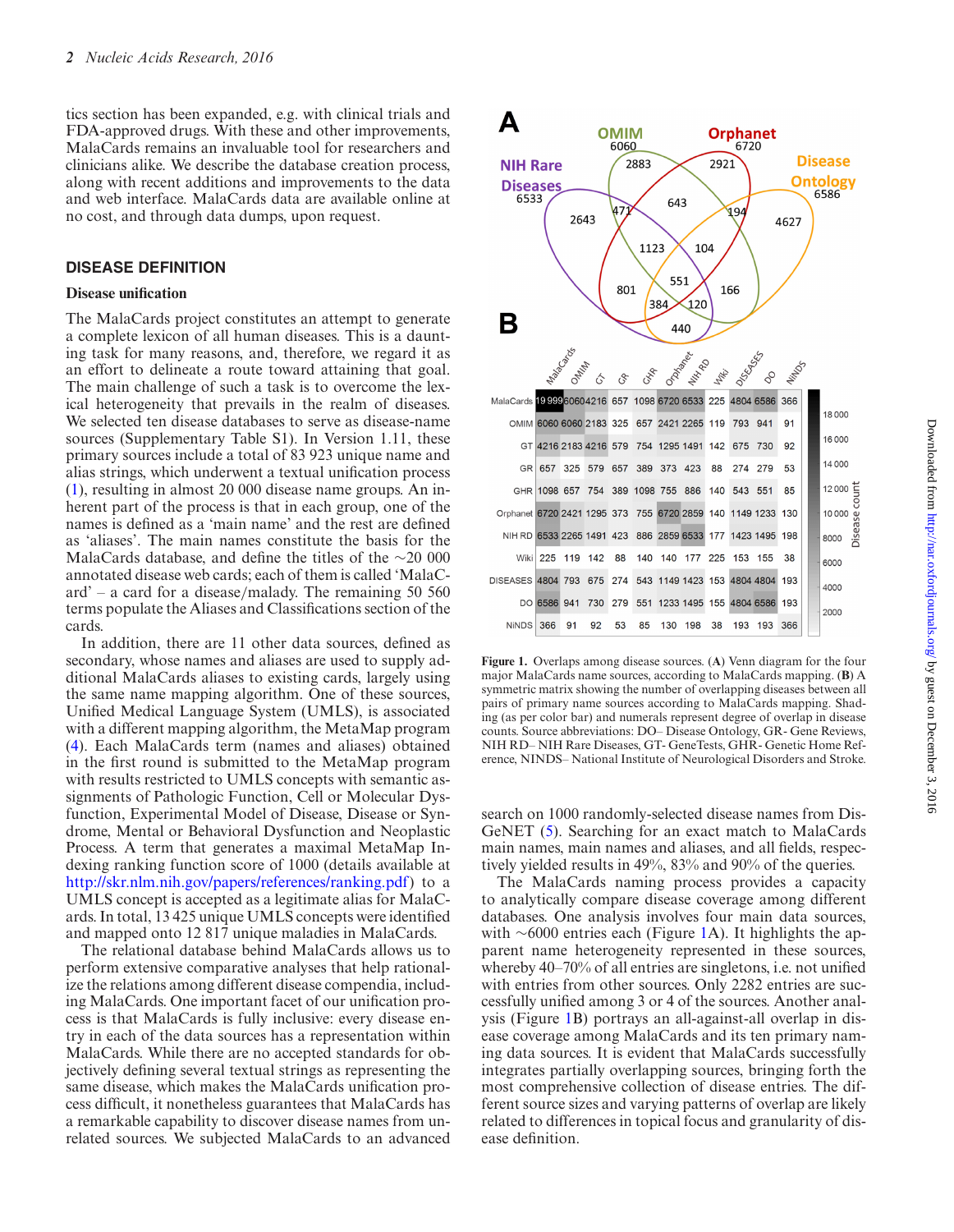In one example, the overlap between Orphanet and OMIM is 2421 diseases, and between MalaCards and OMIM it is 6060 diseases (the entire OMIM disease count), probably due to Orphanet's policy of unifying several OMIM disease subtypes into one entry. However, as the overlap between Orphanet and MalaCards comprises 6720 diseases, there may be as many as 660 diseases that appear in both of the latter databases, but not in OMIM. The non-OMIM diseases show a disease category distribution as shown in Supplementary Figure S1, suggesting that many such missing diseases are either cancers, or fetal or infectious diseases.

#### **Disease relatedness**

Each disease defined by the naming and unification process is subsequently assigned a hierarchy of disease relatedness layers as follows: (i) Disease aliases (synonyms), shown in the Aliases and Classifications section. This section also contains a list of external identifiers that facilitates mapping and navigation in additional data facilities. The aliases constitute a rich source of nomenclature stemming from disease names in sources other than the one selected to define the disease's main name, as well as declared aliases in all relevant sources. (ii) Disease families. These are molded after the concept of phenotypic series in OMIM [\(6\)](#page-9-0), generated via an in-house text-mining algorithm that highlights cases in which several diseases bear the same name, but with modifiers such as serial numeral/letter, type indication or inheritance mode. MalaCards defines 1299 families with  $4.8 \pm 8.3$ members (range 2–132), including a total of 6292 diseases. (iii) Related diseases, where B is defined to be a related disease for disease A if the disease name A is mentioned verbatim, and in any section, in the MalaCard for disease B. Additional relatedness links are discovered by seeking significant gene sharing between the two diseases as seen in GeneAnaltytics [\(7\)](#page-9-0). A composite relatedness score is generated and defines the top 20 related diseases portrayed in each MalaCard's weighted network image (see [\(8\)](#page-9-0) for details). (iv) Disease SuperPaths, currently en route to implementation. These are generated from the gene-disease matrix (see Gene-disease connections below). The basic concept is defining a 'disease pathway' to be the group of genes related to a disease. We have shown that such pathways contain new information with respect to standard biological pathways (Rappaport *et al*., submitted). Adapting an algorithm previously constructed for the unification of biological pathways from different data sources [\(9\)](#page-9-0), we obtain optimal disease SuperPaths, which afford the discovery of novel gene-disease and disease-disease relationships across a network path that spans several disease-gene and genedisease edges. This approach may be extended in the future to topological calculations such as the disease-gene network distance of two diseases or of two genes.

Another form of disease-disease connection shown in the Related Diseases section is co-morbidity. A set of disease comorbidity relationships (with  $P < 0.01$ ) was obtained from the Phenotypic Disease Network (PDN) [\(10\)](#page-9-0). These diseases are identified with ICD9 codes in the PDN. The ICD9 codes were used to identify the corresponding UMLS concepts that were checked against the list of UMLS concepts

mapped to maladies. A total of 4989 relationships modelling co-morbidity of unique 741 MalaCards diseases were mapped.

# **ANNOTATIONS**

Following the unification process, a MalaCard is generated for each amalgamated disease. It displays a disease webcard with diverse annotative information and provides an entry point for disease information, integrating textual information, disease network graphics, keywords and links to other databases. The card is divided into 15 sections. The left sidebar includes the list of sources contributing to the specific section in the specific disease. A 'Jump to section' element exists in each section header for easy navigation to different sections.

MalaCards employs several different methods to annotate its disease cards: (i) Direct mining of relevant text from a 'named' target source, i.e. one for which the unification process has generated a relationship between a MalaCards name and the source's disease name. This is exemplified by summaries from Genetic Home Reference, or symptoms from Disease Ontology (DO). (ii) Text mining for the MalaCards name in a target source, followed by mining of the required information, e.g. publications from PubMed, whereby the MalaCards name is matched within the PubMed title to associate publications with a disease. (iii) Identifier links connecting a MalaCard to a record target source, followed by information mining, as exemplified by variations from ClinVar. (iv) Manual curation of specific sections in a target source followed by obtainment of specific annotations. This is done in the case of disease-related drugs obtained from FDA.gov. (v) Set enrichment analysis via GeneAnalytics [\(7\)](#page-9-0), by probing the overlap between genes associated with an entity in GeneCards (e.g. pathways, GO terms and mouse phenotypes) and disease-related genes. Where possible, annotative elements in the different sections are scored and prioritized based on their relevance level, and deep links to the sources of information are given.

## **Quality assurance**

Automatic data mining affords rapid extraction and annotation of large amounts of data from multiple sources. This is nearly unavoidable for a project of MalaCards' magnitude. However, automated mining methods may lead to both false positive and false negative annotations, which could result, among others, in improper disease unification. The search results minicards mechanism (see below), which shows the exact hit context, enables crowd-sourced elimination of some of these errors. In addition, quality assurance is instituted on every MalaCards update and version (we currently aim for three major versions per year, with additional interim updates). This QA includes automatic checks on database integrity and comparisons to previous versions. In addition, a dedicated team member and part-time consultants perform sample manual curation.

#### **Symptoms and phenotypes**

Key disease annotations are symptoms and phenotypes which typically represent changes from normal function or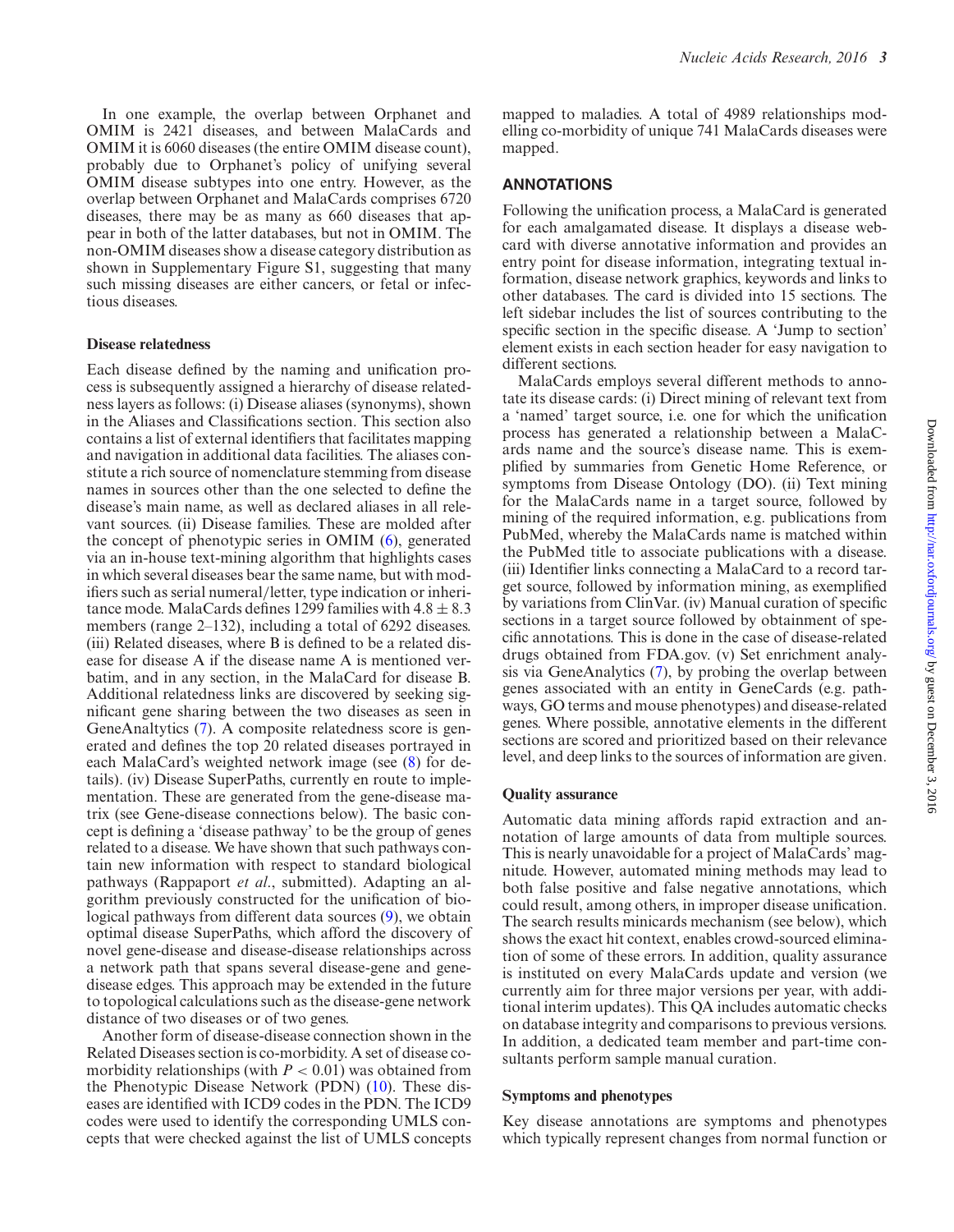appearance. MalaCards currently obtains such information from five sources, four in the Symptoms section and one in the Animal Models section (mouse phenotypes). MalaCards shows the following: (i) Human Phenotype Ontology (HPO) phenotype entries of aspect 'O' (Phenotypic abnormality) [\(11\)](#page-9-0). These are displayed in a table with phenotype description, frequency among the diseased individuals and source accession. (ii) DO symptoms [\(12\)](#page-9-0), using the 'has symptom' relationship. (iii) Orphanet [\(13\)](#page-9-0) clinical signs. Recently, Orphanet has added HPO terminology, and this will be shown in MalaCards 1.12, assisting future unification. (iv) UMLS symptoms using semantic type assignment of Sign or Symptom. A total of 1868 distinct UMLS symptoms were mapped to 4619 distinct maladies via 21 675 relationships. (v) OMIM symptoms, included as links to the Clinical Features and Clinical Synopsis section. (vi) Mouse phenotypes are brought in from Mouse Genome Informatics [\(14\)](#page-9-0). We note that the distinction between diseases and symptoms is not always well defined, hence the same textual terms may appear as symptoms for disease A and a MalaCards name for disease B (e.g. Glaucoma for Marfan syndrome).

## **Drugs and therapeutics**

The Drugs and Therapeutics section has recently undergone considerable improvement, increasing the number of subsections from 2 to 7. This provides the user with a multisource overview in a central information domain for diseases. Described below are the Drug and Therapeutics tables shown in MalaCards.

- i) A table based on the ClinicalTrials.gov registry. To obtain drug-disease connection we first mapped the source's conditions to MalaCards disease names using our name unification algorithm. Since ClinicalTrials.gov shows a list of clinical trials for each condition, and, in turn, includes a list of drug interventions for every clinical trial, we were able to generate a unique list of drugs for every MalaCard. The drug expandable table is further enriched with drug integrated annotations drawn from GeneCards drugs data, including a comprehensive drug synonym list, as well as trial phase and status (by which the table is sorted), CAS Registry Number and PubChem ID. A total of 8005 distinct diseases were mapped to 3017 distinct drugs via 966 338 relationships.
- ii) A table based on combined information from the UMLS. Since UMLS concepts are mapped onto MalaCards names, UMLS drugs, based on the National Drug File-Reference Terminology (NDF-RT) [\(15\)](#page-9-0) can also be mapped to MalaCards diseases. For each mapped UMLS concept, all relationships that have an attribute of 'may treat' and semantic type assignment of 'pharmacologic substance' were examined. There were 1772 unique drug concepts that were mapped to 3080 unique maladies in MalaCards.
- iii) A manually curated table for cancer and respiratory drugs from FDA labels [\(http://labels.fda.gov/\)](http://labels.fda.gov/). The connection between the label drug indication in this source and the MalaCards name was curated manually. The table includes drug name, active ingredient(s),

pharmaceutical company and approval date. In an expanded view, users may view information and summaries on the FDA label, indication and usage, drug target(s) from DrugBank and mechanism of action. This effort is being extended to additional diseases categories.

iv) A table showing interventional clinical trial records from the ClinicalTrials.gov registry, mapped onto the specific disease by applying the name unification process on the aforementioned condition list. The table includes the title, status, phase and ID of the clinical trial.

In addition, the section contains (i) a link to a search [of the disease name within the NIH clinical center \(http:](http://clinicalcenter.nih.gov/) //clinicalcenter.nih.gov/), yielding additional information regarding clinical trials; (ii) Cell-based therapeutic approaches from LifeMap Discovery [\(16\)](#page-9-0), which include stem-cell-based therapeutics, and Embryonic/adult cultured cells (candidate therapeutic approaches); and (iii) a link to Mesh lookup in the Cochrane library of evidencebased medicine [\(17\)](#page-9-0), which provides evidence enabling informed healthcare decision-making.

## **Categories and classification**

To enhance its navigation and analysis capacities, we have added categorization and classification features to MalaCards, most of which appear in the Aliases and Classifications section. The first feature is disease characteristics, which includes mortality, age of onset, age of death and mode of inheritance, taken from HPO  $(11)$  (aspects 'I', 'C' and 'M') and Orphanet (epidemiological data, available at http:// [www.orphadata.org/cgi-bin/index.php/\). Secondly, we dis](http://www.orphadata.org/cgi-bin/index.php/)play disease classifications: an International Classifications of Diseases (ICD10) tree  $(18)$ , mapped to the disease using naming as well as identifier matching through intermediary source identifiers; and Orphanet classification for the disease, based on MalaCards name mapping. Thirdly, we show in-house MalaCards categories, including 6 general disease categories (rare, genetic, cancer, metabolic, fetal and infectious), as well as 18 major organ/tissue categories, with some degree of inter-category overlap. These are generated by mapping to accepted classification sources (e.g. DO, Orphanet, ICD10) as well as by mining specialized keywords in disease names and descriptions. Special pages list all diseases for each category, sorted by relevance, and including the members of each family, all of which, by a MalaCards rule, share the same category affiliations. Finally, MalaCards shows in the Anatomical Context section several data entries related to more detailed disease-tissue relationships. These include the in-house MalaCards organs/tissues relations selected from a broader repertoire of 82 anatomical entities, obtained by extensive text mining of individual cards; Foundational Model of Anatomy (FMA) ontology data connected to the disease via DO; Assignment of the cells, compartments, and organs relevant to the disease, obtained from LifeMap Discovery [\(16\)](#page-9-0).

## **Summaries and publications**

These annotations provide textual information pertaining to each disease in MalaCards. We have ten sources for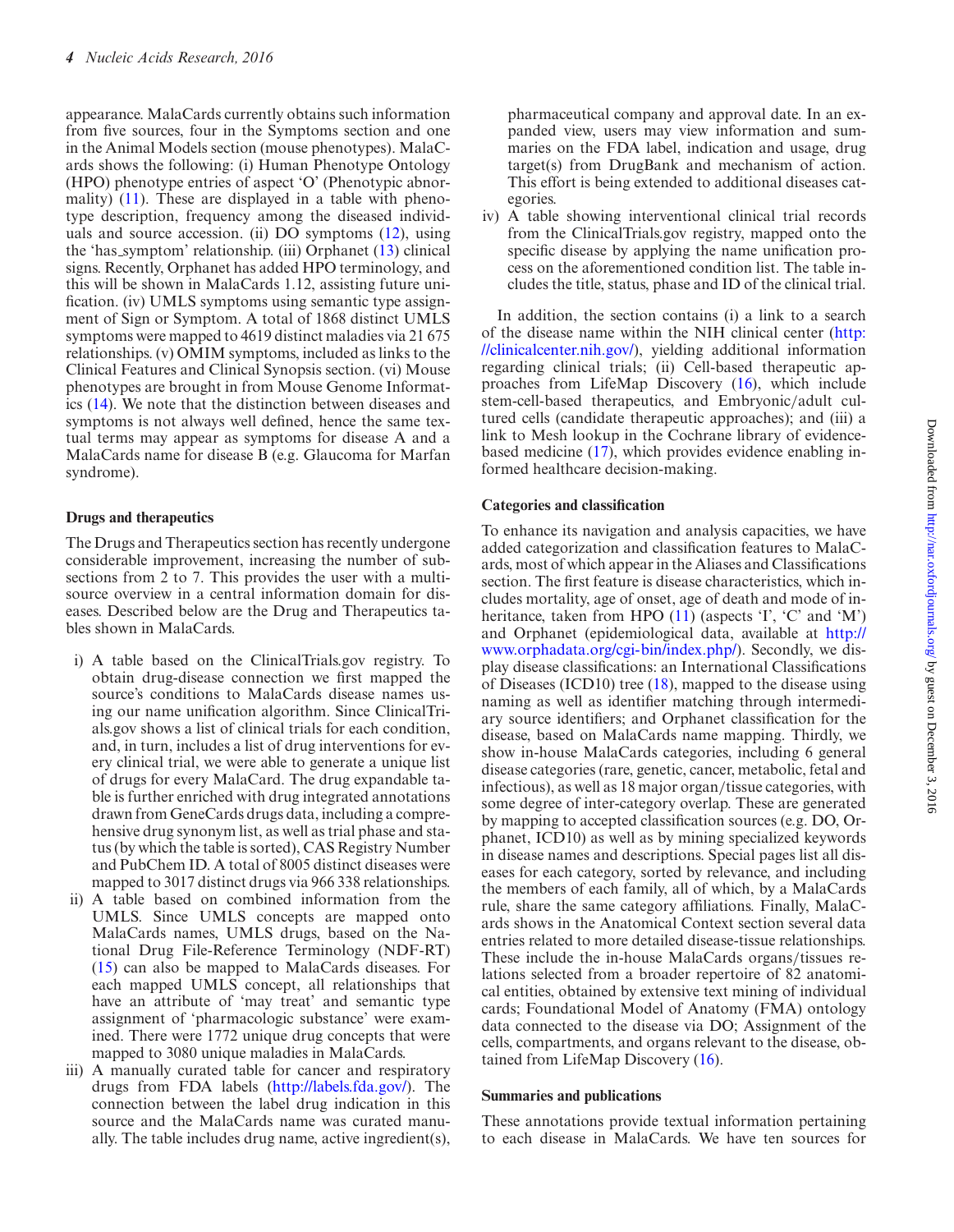

**Figure 2.** Distributions for disease-gene relations. Solid black – diseases per gene, dashed black – genes per disease, solid grey – diseases per elite gene, dashed grey – elite genes per disease.

entries in the Summaries section, including definition of the disease, etiology and main symptoms. This section is a major strength of MalaCards, as it brings under one roof a diversity of viewpoints, with different degrees of resolution and different levels of detail, providing the user with a multisource overview of the disease. Summaries are mapped in several ways, depending on the information source. For example, the Wikipedia summary is linked by searching for the MalaCards main name, using the MediaWiki search API (https://www.mediawiki.org/wiki/ [API:Search\), and the SwissProtKB summary \(http://www.](https://www.mediawiki.org/wiki/API:Search) uniprot.org/docs/humdisease) is linked by cross-referencing to the OMIM ID. Also included is MalaCards' in-house automatically generated summary that judiciously groups central annotations in the specific card into a descriptive text.

The Publications sections shows a total of ∼2 000 000 articles associated with MalaCards diseases, obtained by searching appearances of all of the disease main names within all PubMed paper titles using the PubMed API [\(19\)](#page-9-0). Publications are sorted according to descending date. All summaries and publication titles are searchable, and article abstracts will soon be added to the searchable index.

## **GENE-DISEASE CONNECTIONS**

#### **Disease genes**

Each disease in MalaCards is associated with a prioritized list of genes, obtained from nine sources and shown in MalaCards' Genes section. This basically defines the GeneCards Suite's gene-disease matrix, fully available via the 'disease genes' link on the in GeneCards home page, and is reflected in the GeneCards Disorders section of every relevant gene. The gene disease matrix currently connects 10 198 genes with 13 619 disease entries, spanning 1 to 318 genes per disease, and 1 to 386 diseases per gene (Figure 2). The sources for gene-disease relations are both

manually-curated (e.g. OMIM, Orphanet, SwissProtKB) and text-mined resources (e.g. DISEASES [\(20\)](#page-9-0), Novoseek [\(21\)](#page-9-0)). For the latter type, MalaCards links to evidenceproviding publications. The gene-disease priority scores are assigned both by the significance ascribed at the mined source, and by search scores strength for each association. This is accomplished by defining an overall diseasegene score  $S_{\text{DG}}$ , computed as a weighted sum of individual scores derived from eight sources of information: OMIM, ClinVar, Orphanet, SwissProt-Humsavar, GeneTests, DIS-EASES, Novoseek and GeneCards, as described (Rappaport *et al*., Submitted). The individual score values depend on the level of manual curation of the information source, and on the confidence score assigned by the source to its different annotation classes. In MalaCards we further define an 'elite' gene for a disease as a gene with  $S_{DG} > 2.5$ , and the overall score is designed to assure that gene-disease relations above this threshold come from at least one manuallycurated source. Through a recent improvement, diseasegene connection scores are now comparable across different diseases. A total of 73.6% of the gene disease associations are supported by GeneCards through a text mining process in which the disease main name is mined from the cards of the genes in GeneCards by using a non-stemmed Solr index [\(http://lucene.apache.org/solr/\)](http://lucene.apache.org/solr/) and Elasticsearch queries [\(https://www.elastic.co/\)](https://www.elastic.co/). Data filtering heuristics at this stage reduce the noise level while retaining support for 75% of the elite associations. 'Elite' gene-disease associations are defined to be those from sources that are manually curated and contain strong and reliable associations. In parallel, for cancer diseases, census genes from COSMIC [\(22\)](#page-9-0) are prominently tagged. We emphasize that the term 'elite gene' purely reflects the evidence for the strength of diseasegene association. It is not a gene annotation, as for or a given gene, elite status may prevail for some diseases and not others. Importantly, the implications column in the Genes section's table supplies evidence for the association, with links to respective sources/relevant GeneCards sections.

#### **Gene-related disease annotations**

Several annotation entries in MalaCards depend on the disease gene list, and are briefly described as follows:

- i) Disease-related genetic testing information, for both inherited and other disorders, are displayed in the Genetic Tests section. This information is mined from two resources, GeneTests [\(23\)](#page-9-0) and the recently added Genetic Testing Registry [\(24\)](#page-9-0). These display a link to a disease page in the external source, where related laboratories and tests are listed. A future improvement will include the mining of the identity of the specific laboratory and the properties of the specific tests relevant to the disease. Notably, some of the tests in the linked disease pages constitute more broadly disposed gene panels, and some are more specific for the disease.
- ii) Disease-related Gene Ontology (GO) terms [\(25\)](#page-9-0) of the three classes––cellular component, biological process and molecular function––are shown in a dedicated GO Terms section. As in the case of related diseases, we show here GO terms scored by relevance, based on Ge-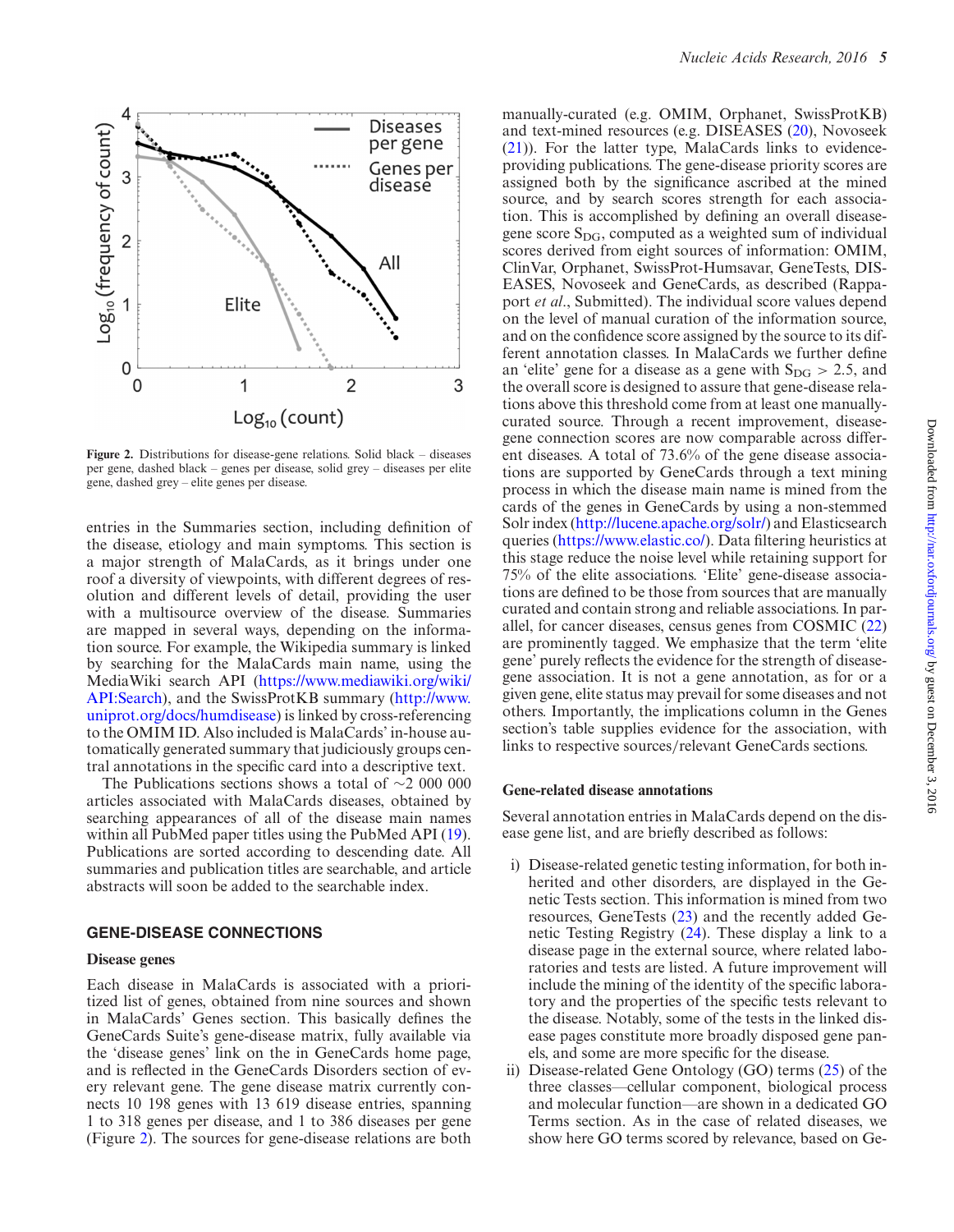neAnalytics gene-set analysis, which calculates significant enrichment of GO terms in the gene set associated with the disease  $(7,26)$ .

- iii) Disease-related biological pathways. This is a recent improvement, which included the GeneCards SuperPaths [\(9\)](#page-9-0) (clusters of individual pathways) enriched in the gene set associated with the disease. The table displays the SuperPaths along with their member pathways.
- iv) In a pilot, we show expression information for over 100 human diseases. The data includes the most differentially expressed genes (*P*-value threshold of 0.05, corrected for multiple testing) in the diseased tissue versus its matched normal tissue. The data are derived from the gene expression omnibus and/or manually curated from the scientific literature, extracted as described in [\(16\)](#page-9-0).

#### **Genetic variations**

Causative variations for a given disease are gleaned from three sources, each shown in a separate table. Data from ClinVar [\(27\)](#page-9-0) include variation name with a link to the information source, variation type, significance, dbSNP ID, genome assembly and location. Variations are taken from ClinVar only if most of its clinical significance attributes belong to the set of *pathogenic, risk factor, drug response, protective, confers sensitivity or likely pathogenic*. Data from UniProtKB/Swiss-Prot (http://www.uniprot. [org/docs/humsavar\) include nucleic acid and amino acid](http://www.uniprot.org/docs/humsavar) change, dbSNP ID and a link to further details at the source. For showing data from the catalogue of somatic mutations in cancer (COSMIC) [\(28\)](#page-9-0) we algorithmically mapped the COSMIC cancer disease classification tags to MalaCards names. This was done by searching the classification terms in the following MC sections: Genes, Aliases and Classifications and Summaries, excluding non-specific terms like 'mixed', 'NS', etc. The variation score is a summation of the number of hits of each of the tags. In the future, we plan to unify the above three variations sources into one table.

## **SEARCH AND NAVIGATION**

MalaCards aggregates textual annotations for each of its diseases from 68 data sources. Much of this information is included in the web card, and is indexed by the Lucene/Solr search engine. Therefore, searching MalaCards provides users with direct access to dozens of disease information sources in one go, akin to crowd wisdom [\(29\)](#page-9-0). The MalaCards search provides a default set of section weights. For example, the Aliases and Classifications section is boosted, giving preference to keyword hits therein.

Conveniently, search results are initially shown in a format of one line per found-disease (microcards), showing disease name, family (parent/child) affiliation, relevance score (provided by Solr) and a disease's depth-of-annotation score (MalaCards information score – MIFTS [\(1\)](#page-9-0)). MIFTS, reflects the amount of research devoted to a disease, hence, in parallel to the search score provides assessment of the importance of a disease among the search results. MIFTS also allows an evaluation of MalaCards' progress over the years (Figure 3). This allows a quick view of the results, before



**Figure 3.** Distribution of MalaCards Information Score (MIFTS). Grey  $-$  status in version 1.03 (2013), black – the current version 1.11. MIFTS values have almost doubled, from an average of  $12.2 \pm 10.3$  to  $22.5 \pm 16$ , reflecting the progress made over three years in the knowledge recorded in MalaCards.

proceeding. Clicking + in a microcard activates a recently installed feature, showing a minicard with textual context and section location for each of the found terms. Links are provided to the corresponding locations in the full MalaCard.

MalaCards search mechanism supports complex Boolean expressions, wild cards, stemming and exact match. A recently introduced advanced search enables further power and specificity. In this mode, users can limit the search to only match terms in one or more of MalaCards formal sections, taking advantage of the card's formal sectioning. For example, limiting a search to the 'Symptoms' section will only bring up diseases in which the keyword is formally defined as a symptom ('symptomizer' action)**.** Finally, the ∼80 tables in the MalaCards SQLbased relational database allow, in addition, a plethora of sophisticated queries that enable the advanced user to discern unexpected trends and relationships in the realm of human disease.

## **COMPARISON WITH OTHER DATABASES**

### **Ontologies**

MalaCards has been constructed with the idea that each of its entries (disease cards) is devoted to the comprehensive coverage of a single topic – a defined disease. This is in contrast to the concept of ontology, an organizational system basically designed to portray the relationships between various concepts, as exemplified by GO, [\(25\)](#page-9-0) DO [\(12\)](#page-9-0) and HPO [\(11\)](#page-9-0). Ontologies are often represented as graph or tree structures, whose navigation and utilization are often not straightforward. The 'flat', basic design of MalaCards is more akin to a glossary, whereby each record contains information on a single entry. This design provides a stable skeleton for annotation and for searches, but at the same time allows one to also define, when appropriate, relationships among entries. This is manifested, among others, in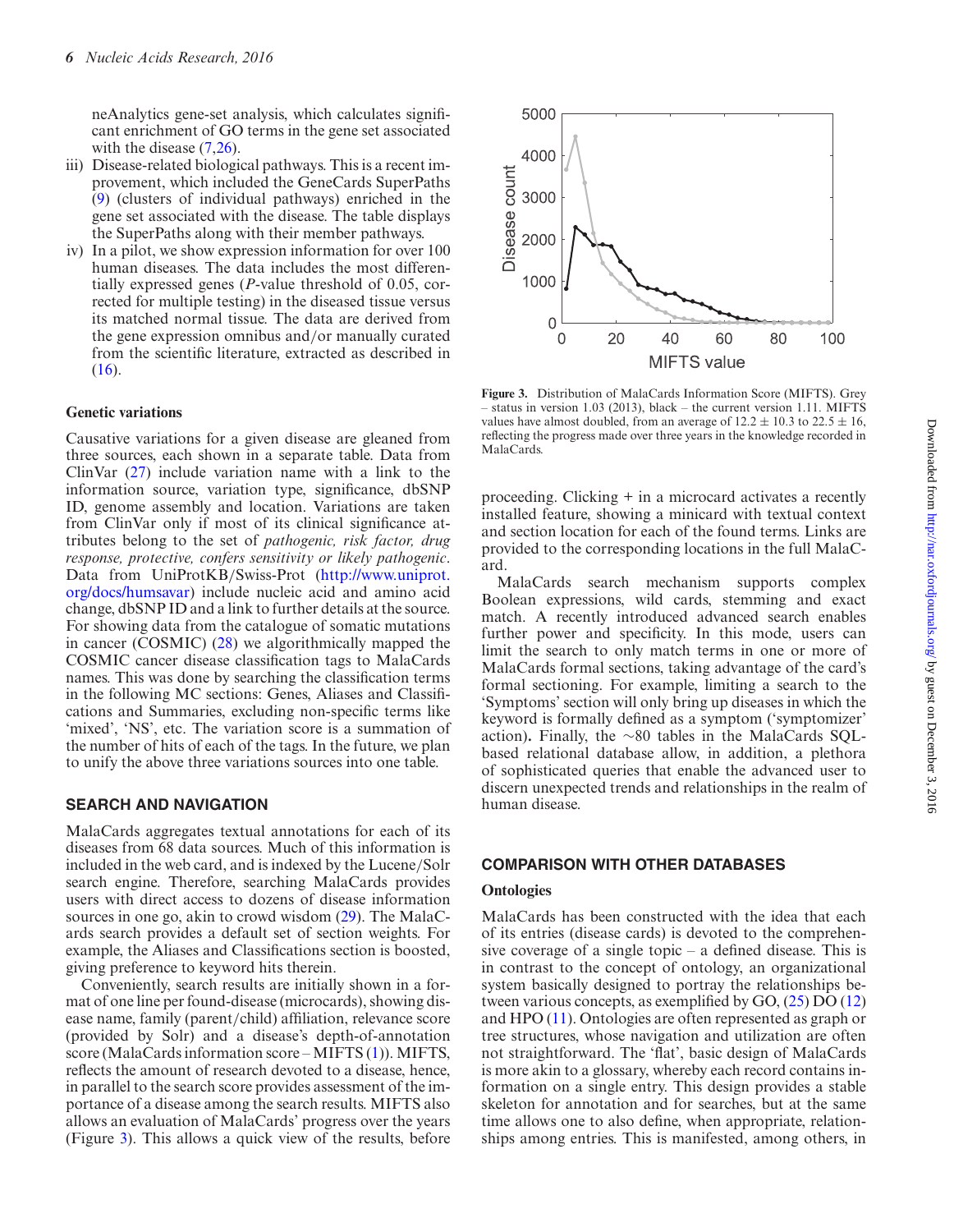<span id="page-6-0"></span>

**Figure 4.** The average number of gene-disease associations across all compared sources for the set of 37 compared diseases.

showing ontological relations as part of each card's annotations, and in MalaCards' layers of relatedness.

## **Symptoms, phenotypes and diseases**

A contributing factor to the complexity of the disease universe is that disease terminology and symptom/phenotype terms are often used interchangeably. This may lead to difficulties in databases in which searches are confined to either disease or symptom terms. MalaCards' free text search format allows user flexibility via side-by-side inclusion of disease terms, as well as relevant symptom, phenotype and condition keywords in every disease card. At the same time, users wishing to focus on a specific keyword category may take advantage of MalaCards' advanced search. Thus, the various search and exploration methods available in MalaCards enable users to query and identify a disease or condition based on disease, symptom, or phenotype information that are available in MalaCards, enabling users to examine the relationships and current integration of knowledge provided by MalaCards.

#### **Disease genes comparison**

Given the importance of gene-disease associations, much research attention has been directed to improved algorithms for generating such connections  $(5,20,30,31)$ . In order to evaluate MalaCards performance in this context, we performed a comparison to six other disease data sources. For the analysis we used a sample of 37 MalaCards diseases that have exactly 10 related genes in MalaCards, and are also mappable to all compared data sources. The average number of gene-disease associations mined from each source is shown in Figure 4. It is evident that three of the sources (OMIM, Orphanet and UniProtKB) have very few genes (about one gene per disease) and three other (CTD, DisGeNET and DISEASES) have a very large number of genes per disease, ranging from 1 to 24 745. MalaCards assumes a middle stand, representing a compromise between



**Figure 5.** Inter-source gene set comparison. (**A**) Left, black: Correlation between MalaCards gene rank vector and the consensus rank; Right, grey: Standard deviation of the difference between the MalaCards gene rank and the consensus rank. (**B**) Left, black: The number of MalaCards gene disease association in the top 20 consensus rank; Right, grey: The maximal consensus gene rank for a MalaCards gene. Raw data values for each disease are given in Supplementary Table S3.

paucity and promiscuity, thus providing a balanced number of genes per disease. Our data mining mechanism assures that MalaCards never misses any of the genes in the stringent data sources, in fact, such genes are defined by MalaCards as Elite genes for a disease, reflecting the evidence for the strength of their association with such a disease.

The question at hand is whether MalaCards' compromise between the economy and opulence portrays a good selection of additional genes, as derived from the promiscuous sources lists. We therefore examined, for each sample disease, the relationships between the MalaCards rank vector and the across-source consensus rank for the same genes, computed as an average rank across the 7 sources (including MalaCards). In two of the 37 diseases, very strong deviations from the consensus rank were found for some MalaCards genes. These were traced to gene symbol errors or data mining irregularities, and therefore these diseases were removed from the analysis.

The analyses performed were as follows: (i) The average Pearson correlation between the MalaCards ranks and the consensus ranks was found to be  $0.44 \pm 0.37$  (Figure 5A, left). (ii) The average standard deviation of the differences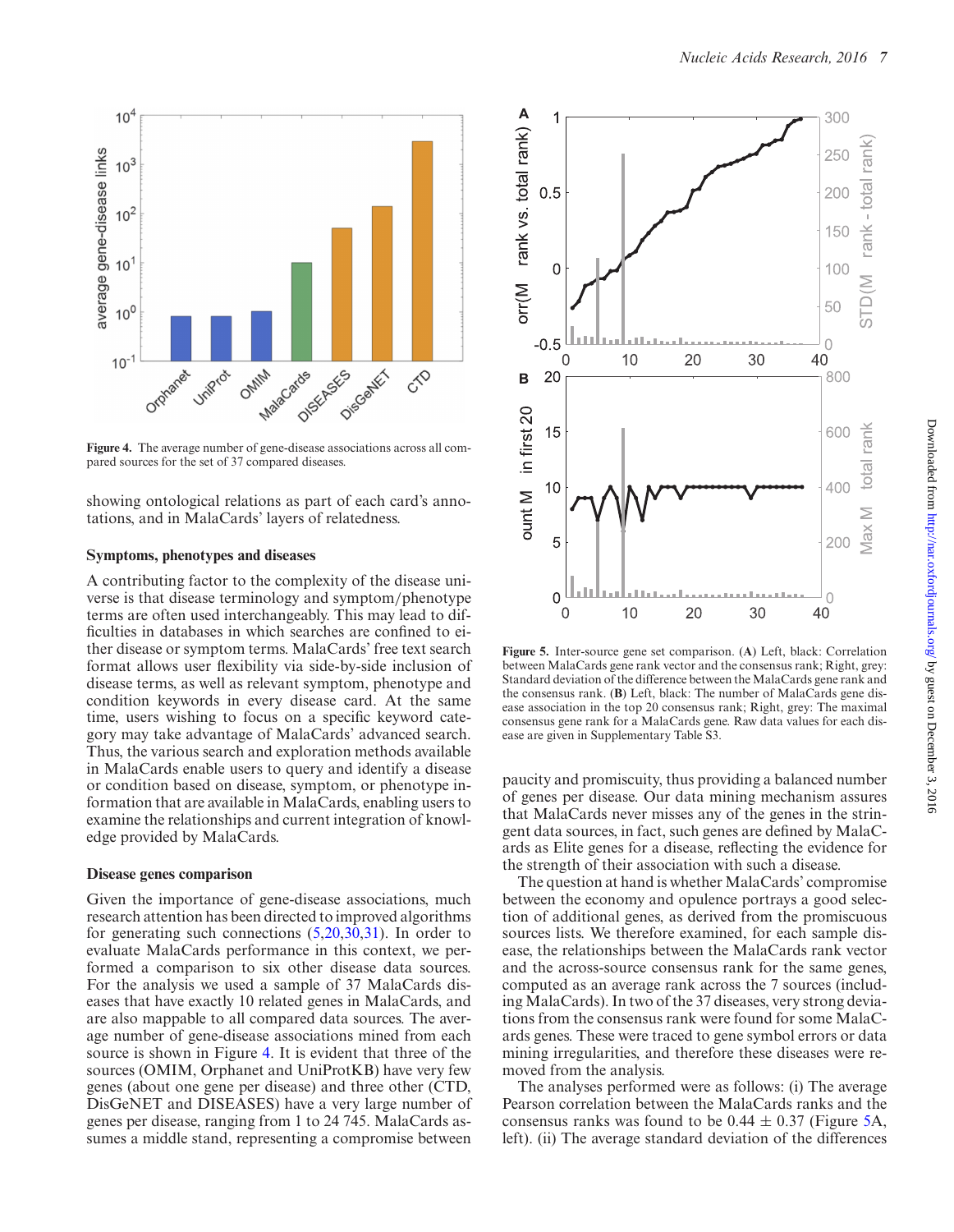between the MalaCards rank and the consensus rank was  $5.00 \pm 4.16$  (Figure [5A](#page-6-0), right). (iii) The average number of MalaCards gene-disease association in the top 20 genes of the consensus rank is  $9.6 \pm 0.7$  (Figure [5B](#page-6-0), left). (iv) The average maximal consensus rank of a MalaCards gene was  $18 \pm 12.22$  (Figure [5B](#page-6-0), right, see also Supplementary Tables S2 and S3). All of these computed parameters attest to MalaCards' capacity to effectively capture the consensus of all sources.

The great discrepancy between very few genes per disease in the stringent sources and thousands of genes per disease in some automatically mined sources may be a cause of great concern. The stringent sources serve an important purpose in that they report only what is absolutely certain. This raises the questions of why add more gene-disease relations, and how many. We contend that the added disease genes are the basis of further research, whereby knowledge about less-certain gene-disease relations feeds new discoveries that make new relations more solid. This is done, among other things, via NGS interpretation tools. However, such tools suffer dearly from excess gene-disease promiscuity, and as MalaCards plays a central role in such tools (see next chapter), its compromise approach becomes a necessity. We further note that MalaCards does not utilize a simple-minded numerical cut-off values for deciding the mid-range gene count ([\(8\)](#page-9-0), Rappaport *et al*., Submitted), and the number 10 mentioned in the foregoing analysis is for an example disease subgroup and intended to facilitate comparisons.

The two deviant diseases in Figure [5](#page-6-0) portray interesting cases of artefacts incurring in the defining related genes for diseases. In one example, for van der Woude syndrome the gene CFAP57 ranked 3 in MalaCards, but was not present in any of the other sources. It turns out that CFAP57 is a new official HGNC symbol, with a previous symbol being WDR65. Under the older symbol a disease link is found in DISEASES (rank 4, Supplementary Table S2), but none of the other databases shows the gene in either notations. MalaCards benefits from GeneCards strict adherence to HGNC symbols, including immediate adoption of new symbols. In another example, for spinocerebellar ataxia 2 the gene ARID1B ranks 7 in MalaCards, but does not appear in any of the other sources. The disease implication arises from an early publication [\(32\)](#page-9-0) which is mined by GeneCards, but not by any other source. We note that this gene has never since been reconfirmed as related to the disease, which may explain its absence from other sources for the disease.

The foregoing portrayals reflect the discrepancy of information between the resources integrated in MalaCards. The capacity to discover irregularities such as for van der Woude syndrome and spinocerebellar ataxia 2 is a powerful argument for developing tools like MalaCards, helping to alleviate domains of community confusion or poor use of terminology. In future work, a more comprehensive view of such discrepancies, with references to the different data sources provided by MalaCards, may be useful for further curation of the disease data by the experts and/or scientific community, including the development of tools for community curation.

## **USE CASES**

#### **Next generation sequencing**

MalaCards data can be highly useful in analyzing clinical NGS cases. A crucial step in such analyses is genephenotype interpretation, which is performed subsequent to initial variant annotation and filtering, which, among other things, assigns variants to genes. NGS interpretation entails prioritizing the ensuing list of genes by seeking relationships of every gene to the patient's disease and phenotype terms [\(33\)](#page-9-0). As this process is gene-centric, GeneCards is a natural candidate to assist in this goal. However, until recently, a considerable segment of crucially relevant information was present in MalaCards, but not in GeneCards. We therefore launched a GeneCards Suite modification, whereby information from three MalaCards sections, Aliases, Summaries and Symptoms, was fully integrated into the GeneCards search index (Rappaport *et al*., Submitted). This data enrichment is crucial for a comprehensive capacity to link genes with diseases and symptoms. Such a feature was then fully inherited by Var-Elect, the GeneCards-based NGS interpretation tool of the GeneCards Suite [\(34\)](#page-9-0).

A relevant clinical example is the study of a patient afflicted with two seemingly disparate symptoms, distal motor neuropathy and ichthyosis, investigated in the laboratory of one of us (MG). A single affected individual, with suspected X-linked inheritance, underwent whole exome sequencing. After filtering for high protein impact and for control population frequency <0.01, about 1800 candidate variations in 1284 genes were identified. This relatively long gene list is typical of cases with only one sequenced individual and limited capacity for segregation analysis. The entire gene list was submitted to MalaCards-enriched VarElect, which can easily handle lists of this length. Only one gene, an ion pump, came out as jointly related to both phenotypes.

The decipherment of this disease highlighted the power of combining MalaCards and GeneCards information. Because the joint appearance of both phenotypes has never been reported in a single disease, a search in MalaCards alone for 'distal motor neuropathy' and 'ichthyosis' showed no results. However, VarElect provided a result because the embedded MalaCards information pointed to two different diseases, each with one of the phenotypes, but both related to the same gene. We note that this is in the vein of disease SuperPaths mentioned above, as we have here a case with one gene linked to two diseases, each of which related to more genes. Even a minute part of such a network is capable of shedding light on a previously undeciphered disease.

The applicability of MalaCards' information to NGS interpretation has been demonstrated in additional projects [\(34\)](#page-9-0). Currently, several hundred laboratories and clinical facilities worldwide utilize MalaCards-enriched VarElect to interpret sequenced genomes and identify culprit diseases.

A strong recent trend is a move in NGS analyses from exome sequencing to whole genome sequencing (WGS) [\(35\)](#page-10-0). When an entire genome is sequenced, a great majority of the variations are found away from protein coding exons. MalaCards has a strong degree of readiness for WGS, as its Genes section includes all cases in which ncRNA genes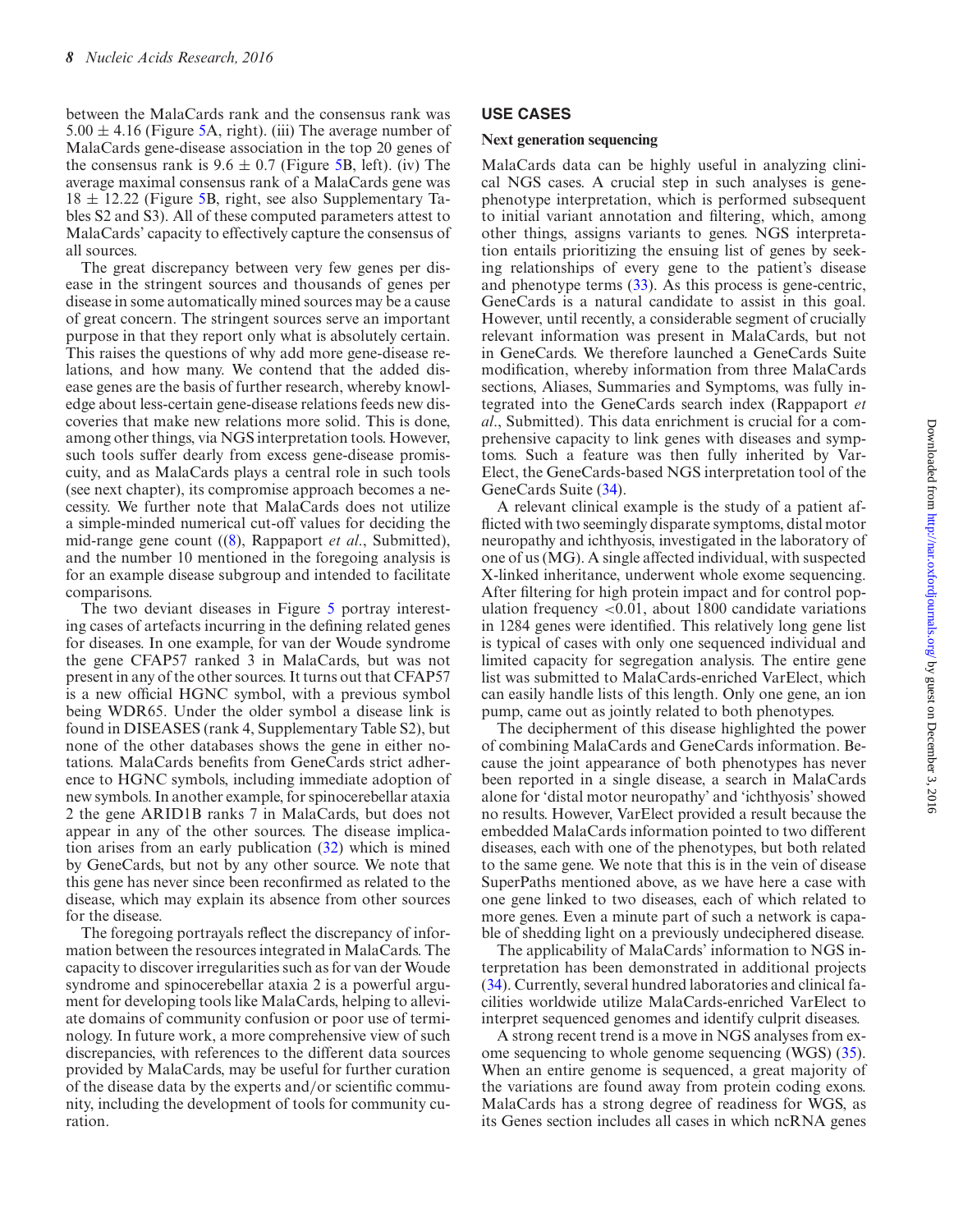have been implicated in a disease. In an example, an advanced search for MIR\* in the Genes section of the current MalaCards version yields 25 diseases related to microRNA genes. A more elaborate query performed on the MalaCards MySQL database provides the result shown in Supplementary Figure S2, whereby on average, 3.5% of all genes in all disease categories are ncRNAs. This figure is expected to increase significantly as WGS becomes more prevalent. Finally, since with the advent of WGS, non-coding regulatory regions will be found to harbor variants, the MalaCards Genes section will have to be improved to accommodate enhancers and their target genes, utilizing tools such as GeneHancer (Fishilevich *et al*., In preparation), currently being embedded in the GeneCards Suite.

#### **Transcriptomics**

Transcriptome analyses are often used to tackle disease or condition mechanisms, where differential gene expression is registered by comparing disease with control, as a means of identifying disease-related genes. In one example [\(36\)](#page-10-0), the authors asked whether a brain region (Nucleus accumbens, NAC), involved in natural rewards and addictions, was also related to the emotional reward of motherhood. Utilizing microarrays, NAC gene expression changes were monitored in postpartum female mice as compared to virgin controls. The MalaCards gene-disease matrix played a central role in identifying 100 addiction/reward related genes, several of which showing gene expression alterations. A second example was aimed at identifying potential therapeutic targets for papillary thyroid carcinoma (PTC) [\(37\)](#page-10-0). Genes showing differential expression between PTC patients and normal individuals were identified and subjected to further bioinformatics analysis. MalaCards helped pinpoint six final candidate genes, all related to the disease.

#### **Systems medicine**

Due to its extremely broad knowledgebase, as well as sophisticated web search and database queries, MalaCards constitutes an effective Systems Medicine tool [\(8\)](#page-9-0). In one example, MalaCards was used to assist transferring annotations from one ontology (the ICD code) to another (GO), aiming at integrating large-scale heterogeneous biomedical ontologies based on genomic relationships [\(38\)](#page-10-0). The authors reconstructed a merged tree of GO and ICD9 codes and positively assessed it by comparing it with two disease-gene data sets (MalaCards and DO). A second example involves the construction of RNA Binding Protein (RBP) Expression and Disease Dynamics database (READ DB), a non-redundant, curated database of human RBPs. Adding to other RBP annotations such as RNA and protein expression levels, RNA recognition motifs and predicted binding targets, they included scored diseases associations from MalaCards, providing the disease dynamics aspects of RBPs in the context of post-transcriptional regulatory networks [\(39\)](#page-10-0).

As mentioned under *Disease relatedness layers* above, it is possible to define the group of genes related to a disease as a 'disease pathway', and such pathways provide new information on gene mutual relations (Rappaport *et al*., Submitted).

In this respect, a global view of disease pathways may bring forth new vistas on both genes and diseases. There are about 3000 biological pathways in GeneCards, obtained from 12 pathways sources, and these are unified into around 1000 SuperPaths. In comparison, the MalaCards gene-disease matrix, when its rows are viewed as disease pathways, has  $\sim$ 5000 entries with 3 or more genes per disease, and  $\sim$ 1000 entries with 10 or more genes. The total number of genes is equal, about 10 000. Thus, there is a comparable amount of informative gene groupings in each of the types.

An exciting future direction for MalaCards is taking such a comparison several steps further: one may ask how often it is possible to predict the validity of a disease gene candidate based on its being in the same biological pathway as a known gene for the same disease. Such 'guilt by association' logic prevails in NGS analyses, including in Var-Elect's indirect mode [\(34\)](#page-9-0). In the inverse direction, perhaps there are numerous cases in which, having two genes in the same disease pathway attests to a yet undiscovered biological relationship between them. Finally, among systems analyses empowered by MalaCards, one could address questions such the degree of symptom sharing among diseases linked to the same gene (cf.  $(40)$ ) using a broader network than hitherto available.

A relevant tool in this respect is GenesLikeMe (previously GeneDecks Partner Hunter [\(26\)](#page-9-0)), another GeneCards Suite tools. Given a probe gene, GenesLikeMe provides a scored list of genes that bear similarity to the probe. This similarity is multi-dimensional, including similarities by shared sequence paralogs, protein domains, protein and RNA expression patterns across normal tissues, biological SuperPaths, GO terms and more. GeneLikeMe also provides similarity according to disease pathway sharing (disorder sharing). For any pair of genes, one can thus ascertain how many diseases include both genes in their gene list (disease pathway). This enables revealing disease-dependent, perhaps unexpected, gene-to-gene relationships.

#### **Links from external databases**

MalaCards' extensive coverage of both the disease and gene universes makes it an effective target for incoming links. Current incoming links include: The UCSC genome browser [\(41\)](#page-10-0), whereby relevant genes have disease track links to the appropriate MalaCards, based on the gene[disease matrix; Genetic Home Reference \(GHR\) \(https://](https://ghr.nlm.nih.gov/) ghr.nlm.nih.gov/), and Diseasecard [\(42\)](#page-10-0), both originating from their disease pages, employing MalaCards name uni[fication scheme; PubMed LinkOuts \(http://www.ncbi.nlm.](http://www.ncbi.nlm.nih.gov/projects/linkout/) nih.gov/projects/linkout/) from ∼100 000 highly relevant publications to the corresponding disease cards; UniProtKB, from the 'pathology & biotech' section of a protein card to relevant MalaCards, employing the gene-disease matrix. Such links provide users of external gene and disease databases access to considerable additional information.

## **SUPPLEMENTARY DATA**

[Supplementary Data](http://nar.oxfordjournals.org/lookup/suppl/doi:10.1093/nar/gkw1012/-/DC1) are available at NAR Online.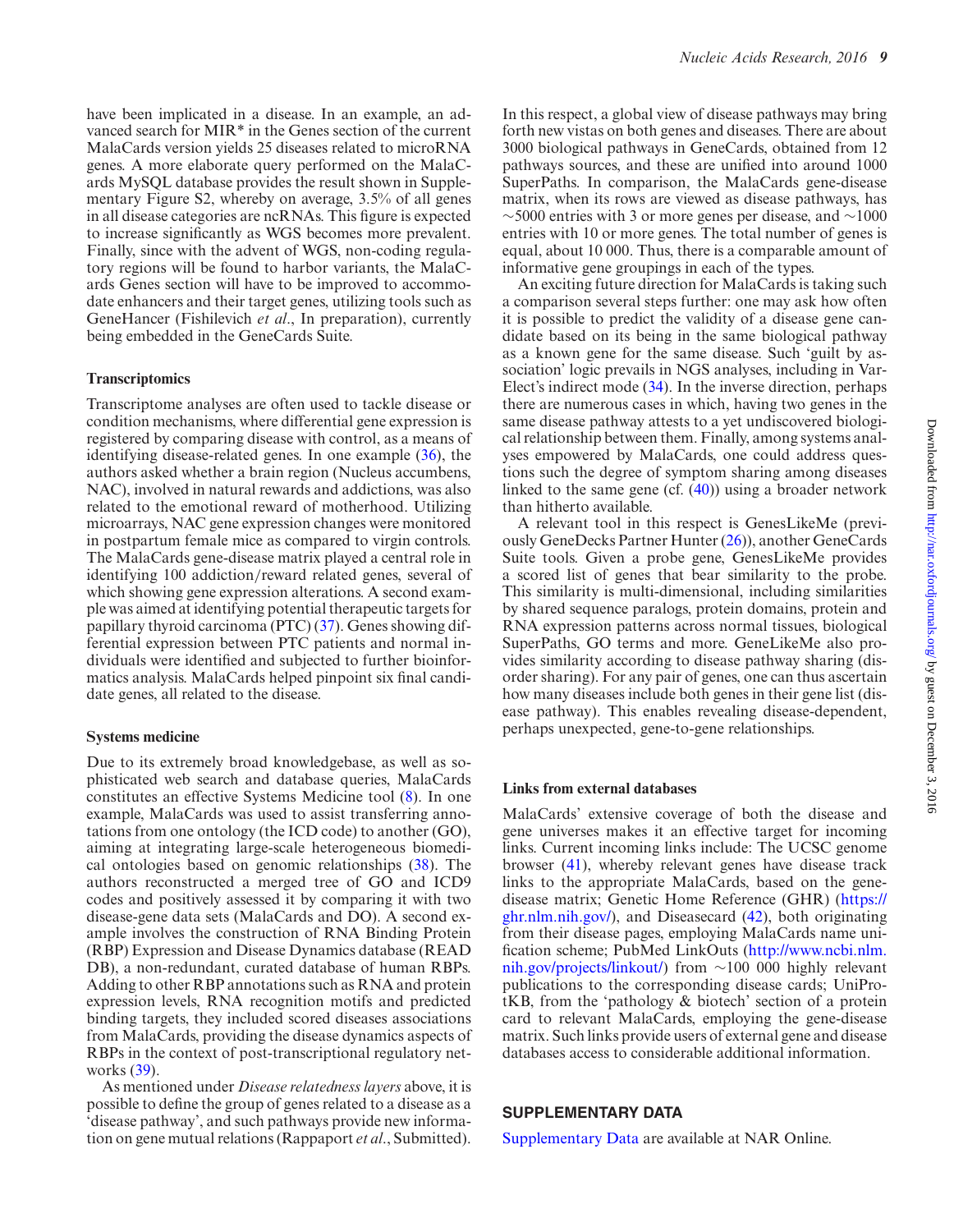# <span id="page-9-0"></span>**ACKNOWLEDGEMENTS**

The authors thank Raphael Zidovetzki, Gil Stelzer, Iris Bahir and Yaron Golan for assistance with data source allocation and database improvements. The authors also thank MalaCards users for their feedback and support and the anonymous reviewersfor their valuable comments and suggestions.

# **FUNDING**

LifeMap Sciences Inc., CA, USA; Crown Human Genome Center at the Weizmann Institute of Science. Funding for open access charge: Weizmann Institute of Science. *Conflict of interest statement.* None declared.

# **REFERENCES**

- 1. Rappaport,N., Nativ,N., Stelzer,G., Twik,M., Guan-Golan,Y., Stein,T.I., Bahir,I., Belinky,F., Morrey,C.P., Safran,M. *et al.* (2013) MalaCards: an integrated compendium for diseases and their annotation. *Database*, **2013**, bat018.
- 2. Safran,M., Dalah,I., Alexander,J., Rosen,N., Iny Stein,T., Shmoish,M., Nativ,N., Bahir,I., Doniger,T., Krug,H. *et al.* (2010) GeneCards Version 3: the human gene integrator. *Database*, **2010**, baq020.
- 3. Stelzer,G., Rosen,N., Plaschkes,I., Zimmerman,S., Twik,M., Fishilevich,S., Stein,T.I., Nudel,R., Lieder,I., Mazor,Y. *et al.* (2016) The GeneCards Suite: from gene data mining to disease genome sequence analyses. *Curr. Protoc. Bioinformatics*, **54**, 1.30.1–1.30.33.
- 4. Aronson,A.R. and Lang,F.M. (2010) An overview of MetaMap: historical perspective and recent advances. *J. Am. Med. Inform. Assoc.*, **17**, 229–236.
- 5. Pinero,J., Queralt-Rosinach,N., Bravo,A., Deu-Pons,J., Bauer-Mehren,A., Baron,M., Sanz,F. and Furlong,L.I. (2015) DisGeNET: a discovery platform for the dynamical exploration of human diseases and their genes. *Database*, **2010**, bav028.
- 6. Amberger,J.S., Bocchini,C.A., Schiettecatte,F., Scott,A.F. and Hamosh,A. (2015) OMIM.org: Online Mendelian Inheritance in Man (OMIM(R)), an online catalog of human genes and genetic disorders. *Nucleic Acids Res.*, **43**, D789–D798.
- 7. Ben-Ari Fuchs,S., Lieder,I., Stelzer,G., Mazor,Y., Buzhor,E., Kaplan,S., Bogoch,Y., Plaschkes,I., Shitrit,A., Rappaport,N. *et al.* (2016) GeneAnalytics: an integrative gene set analysis tool for next generation sequencing, RNAseq and microarray data. *OMICS*, **20**, 139–151.
- 8. Rappaport,N., Twik,M., Nativ,N., Stelzer,G., Bahir,I., Stein,T.I., Safran,M. and Lancet,D. (2014) MalaCards: a comprehensive automatically-mined database of human diseases. *Curr. Protoc. Bioinformatics*, **47**, doi:10.1002/0471250953.bi0124s47.
- 9. Belinky,F., Nativ,N., Stelzer,G., Zimmerman,S., Iny Stein,T., Safran,M. and Lancet,D. (2015) PathCards: multi-source consolidation of human biological pathways. *Database: J. Biol. Dtabases Curation*, **2015**, bav006.
- 10. Hidalgo,C.A., Blumm,N., Barabasi,A.L. and Christakis,N.A. (2009) A dynamic network approach for the study of human phenotypes. *PLoS Comput. Biol.*, **5**, e1000353.
- 11. Kohler,S., Doelken,S.C., Mungall,C.J., Bauer,S., Firth,H.V., Bailleul-Forestier,I., Black,G.C., Brown,D.L., Brudno,M., Campbell,J. *et al.* (2014) The Human Phenotype Ontology project: linking molecular biology and disease through phenotype data. *Nucleic Acids Res.*, **42**, D966–D974.
- 12. Kibbe,W.A., Arze,C., Felix,V., Mitraka,E., Bolton,E., Fu,G., Mungall,C.J., Binder,J.X., Malone,J., Vasant,D. *et al.* (2015) Disease Ontology 2015 update: an expanded and updated database of human diseases for linking biomedical knowledge through disease data. *Nucleic Acids Res.*, **43**, D1071–D1078.
- 13. Maiella,S., Rath,A., Angin,C., Mousson,F. and Kremp,O. (2013) [Orphanet and its consortium: where to find expert-validated information on rare diseases]. *Rev Neurol (Paris)*, **169** (Suppl. 1), S3–S8.
- 14. Eppig,J.T., Richardson,J.E., Kadin,J.A., Ringwald,M., Blake,J.A. and Bult,C.J. (2015) Mouse Genome Informatics (MGI): reflecting on 25 years. *Mamm. Genome*, **26**, 272–284.
- 15. Chute,C.G., Carter,J.S., Tuttle,M.S., Haber,M. and Brown,S.H. (2003) Integrating pharmacokinetics knowledge into a drug ontology: as an extension to support pharmacogenomics. *AMIA Annu. Symp. Proc.*, **2003**, 170–174.
- 16. Edgar,R., Mazor,Y., Rinon,A., Blumenthal,J., Golan,Y., Buzhor,E., Livnat,I., Ben-Ari,S., Lieder,I., Shitrit,A. *et al.* (2013) LifeMap Discovery: the embryonic development, stem cells, and regenerative medicine research portal. *PLoS One*, **8**, e66629.
- 17. Roberts,I. and Ker,K. (2016) Cochrane: the unfinished symphony of research synthesis. *Syst. Rev.*, **5**, 115.
- 18. Bramer,G.R. (1988) International statistical classification of diseases and related health problems. Tenth revision. *World Health Stat. Q*, **41**, 32–36.
- 19. McEntyre,J. (1998) Linking up with Entrez. *Trends Genet.*, **14**, 39–40.
- 20. Pletscher-Frankild,S., Palleja,A., Tsafou,K., Binder,J.X. and Jensen,L.J. (2015) DISEASES: text mining and data integration of disease-gene associations. *Methods*, **74**, 83–89.
- 21. Allende,R.A. (2009) Accelerating searches of research grants and scientific literature with novo|seekSM. *Nat. Methods*, **6**, [http://www.nature.com/nmeth/journal/v6/n5/full/nmeth.f.250.html.](http://www.nature.com/nmeth/journal/v6/n5/full/nmeth.f.250.html)
- 22. Futreal,P.A., Coin,L., Marshall,M., Down,T., Hubbard,T., Wooster,R., Rahman,N. and Stratton,M.R. (2004) A census of human cancer genes. *Nat. Rev. Cancer*, **4**, 177–183.
- 23. Pagon,R.A. (2007) GeneTests: integrating genetic services into patient care. *Am. J. Hum. Genet.*, **81**, 658–659.
- 24. Rubinstein,W.S., Maglott,D.R., Lee,J.M., Kattman,B.L., Malheiro,A.J., Ovetsky,M., Hem,V., Gorelenkov,V., Song,G., Wallin, C. *et al.* (2013) The NIH genetic testing registry: a new, centralized database of genetic tests to enable access to comprehensive information and improve transparency. *Nucleic Acids Res.*, **41**, D925–D935.
- 25. Gene Ontology,C. (2015) Gene Ontology Consortium: going forward. *Nucleic Acids Res.*, **43**, D1049–D1056.
- 26. Stelzer,G., Inger,A., Olender,T., Iny-Stein,T., Dalah,I., Harel,A., Safran,M. and Lancet,D. (2009) GeneDecks: paralog hunting and gene-set distillation with GeneCards annotation. *OMICS*, **13**, 477–487.
- 27. Landrum,M.J., Lee,J.M., Benson,M., Brown,G., Chao,C., Chitipiralla,S., Gu,B., Hart,J., Hoffman,D., Hoover,J. *et al.* (2016) ClinVar: public archive of interpretations of clinically relevant variants. *Nucleic Acids Res.*, **44**, D862–D868.
- 28. Forbes,S.A., Beare,D., Gunasekaran,P., Leung,K., Bindal,N., Boutselakis,H., Ding,M., Bamford,S., Cole,C., Ward,S. *et al.* (2015) COSMIC: exploring the world's knowledge of somatic mutations in human cancer. *Nucleic Acids Res.*, **43**, D805–D811.
- 29. Sonabend,A.M., Zacharia,B.E., Cloney,M.B., Sonabend,A., Showers,C., Ebiana,V., Nazarian,M., Swanson,K.R., Baldock,A., Brem,H. *et al.* (2016) Defining Glioblastoma resectability through the wisdom of the crowd: a proof-of-principle study. *Neurosurgery*, **2016**, doi:10.1227/NEU.0000000000001374.
- 30. Davis,A.P., Grondin,C.J., Lennon-Hopkins,K., Saraceni-Richards,C., Sciaky,D., King,B.L., Wiegers,T.C. and Mattingly,C.J. (2015) The Comparative Toxicogenomics Database's 10th year anniversary: update 2015. *Nucleic Acids Res.*, **43**, D914–D920.
- 31. Famiglietti,M.L., Estreicher,A., Gos,A., Bolleman,J., Gehant,S., Breuza,L., Bridge,A., Poux,S., Redaschi,N., Bougueleret,L. *et al.* (2014) Genetic variations and diseases in UniProtKB/Swiss-Prot: the ins and outs of expert manual curation. *Hum. Mutat.*, **35**, 927–935.
- 32. Imbert,G., Saudou,F., Yvert,G., Devys,D., Trottier,Y., Garnier,J.M., Weber,C., Mandel,J.L., Cancel,G., Abbas,N. *et al.* (1996) Cloning of the gene for spinocerebellar ataxia 2 reveals a locus with high sensitivity to expanded CAG/glutamine repeats. *Nat. Genet.*, **14**, 285–291.
- 33. Lohmann,K. and Klein,C. (2014) Next generation sequencing and the future of genetic diagnosis. *Neurotherapeutics*, **11**, 699–707.
- 34. Stelzer,G., Plaschkes,I., Oz-Levi,D., Alkelai,A., Olender,T., Zimmerman,S., Twik,M., Belinky,F., Fishilevich,S., Nudel,R. *et al.* (2016) VarElect: the phenotype-based variation prioritizer of the GeneCards Suite. *BMC Genomics*, **17**(Suppl. 2), 444.